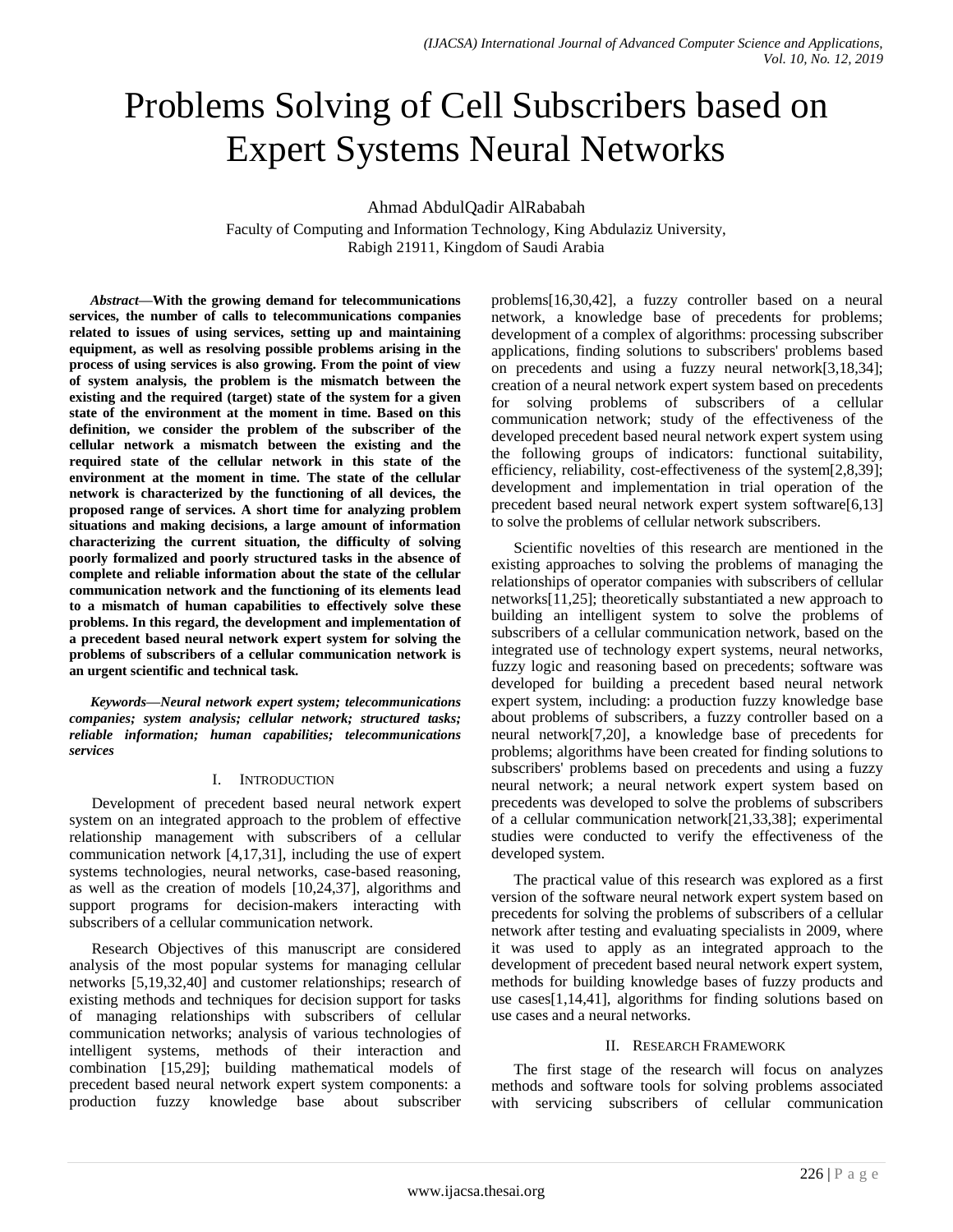networks[9,22]. The study showed that making decisions in the field of telecommunication network management, and in particular, in solving problems of servicing subscribers of such networks is a complex and multi-criteria task [23,28]. One of the bottlenecks in its solution is the procedure for finding the cause of problems with the provision of cellular services to the subscriber. This task requires a minimum of time to solve it and a maximum of reliability of the found solution to the identified problem [12,35]. The complexity of the problem also lies in the fact[26,38,43] that the state and dynamics of the processes of functioning of a cellular communication network cannot be unambiguously described using clear mathematical models.

Based on the analysis of operators serving cellular network subscribers, it is concluded that it is necessary to use intelligent systems (IS) [7,39] that combine previously accumulated experience in the field of operation of a cellular communication network. As a result of research on various IS technologies and methods of their interaction, the feasibility of hybridization of various intellectual components is substantiated [5,27,36]. This stage of the work concludes with the goals and objectives of the study.

#### III. PROPOSED METHODOLOGY

The next stage of this research discusses the theoretical foundations and resolves issues of developing mathematical support for a precedent based neural network expert system to solve the problems of subscribers of a cellular communication network. The mathematical description of a neural network

expert system based on precedents has the form:  

$$
NES^p \leq KB, KB_p, A(p), R'', I^{np}, I^{n2}, I^p >
$$

In a precedent based neural network expert system, the knowledge base contains knowledge in the form of products *KB* and in the form of precedents  $KB_p$ ,  $R''$  - systemic relations of IS. The search for solutions is divided into a neural network  $I^{n2}$  and case law  $I^p$  with  $A(p)$  - an algorithm for determining similar use cases. Neural network training  $I^{np}$  is based on data from precedents.

A model of a system for solving subscriber servicing problems is presented as a nonlinear object (Fig. 1) with many inputs  $\{x_i\}$  and output variables  $\{y_k\}$ :

$$
\begin{cases} \{x_i\}, i = \overline{1, n};\\ \{y_k\} = f_y(x_1, x_2, \dots, x_n), k = \overline{1, q} \end{cases}
$$
 (1)



Fig. 1. Model of a System for Solving Problems of Customer Service.

Input variables are characteristics of the problem that the subscriber has. The output variables are the causes of the problem. Input  $\{x_i\}, i = \overline{1, n}$  and outputs  $\{y_k\}, k = \overline{1, q}$ variables can take only qualitative values, and the set of all possible values of these variables is known

$$
U = \left\{ u_j, u_{j+1}, \dots, u_m \right\} \tag{2}
$$

Where  $u_j$  - score corresponding to the lowest value of the input  $x_i$  or outputs  $y_k$  variable;  $u_m$ - score corresponding to the largest input value  $x_i$  (or output value  $y_k$ ) variable *m* is the power of the set *U*.

We accept that the vector  $X^* = \{x_1^*, x_2^*, \ldots, x_n^*\}$ 2 \* 1  $X^* = \{x_1^*, x_2^*, \ldots, x_n^*\}$  fixed values of input variables of the considered system model, where  $x_i^* \in U$ ,  $i = \overline{1, n}$ .

The task of finding a solution is based on the vector  $X^*$ define output vector  $\boldsymbol{Y}^* = \left\{ y_1^*, y_2^*, \ldots, y_q^* \right\}$ . Input and output variables will be considered as linguistic variables defined on universal sets *U*.

To evaluate linguistic variables, qualitative terms from the following term set are used:

$$
A = \{a_j, a_{j+1}, \dots, a_m\},\tag{3}
$$

Where *A* is the term set of variables  $x_i$  and  $y_k$ ,  $a_j$ - j-th linguistic term of a variable  $x_i$  or  $y_k$ ,  $i = \overline{1,n}$ ,  $j = \overline{1,m}$ ,  $k = \overline{1, q}$ .

Linguistic terms  $a_j, a_{j+1},..., a_m$  are calculated as follows:  $a_j = \sum_{p=1}^k \mu^{a_j} \left( u_j^p \right)$  $=$  $\sum$ *p p j p j*  $a_{j} = \sum_{i}^{\infty} \mu^{a_{j}} \left(u_{j}^{p}\right) / u$ 1  $\mu^{a_j}(\!\!u^{\,p}_i\!\!)\!/\!\!u^{\,p}_i$  , where  $\mu^{a_j}(\!\!u^{\,p}_i\!\!)\!$ *j*  $\mu^{a_j}\bigl(\!\mu_{\,\,i}^{\,p}\,\bigr)$  - degree of membership of an element  $u_j \in U$  of term  $a_j \in A$ ,  $p = \overline{1, l}$ ,  $j = \overline{1, m}$ . The task of constructing membership functions of elements  $u_j \in U$  term set  $A = \{a_j, a_{j+1},..., a_m\}$  comes down to determining degrees of belonging  $\mu^{a_j}(u_i^p)$ *j*  $\mu^{a_j}\big(u^{\,p}_{\,i}\big)$  for all  $p=\overline{1,l}$  ,  $j = 1, m$ .

In accordance with (1), the MIMO structure (Multiple Input - Multiple Output) of a fuzzy knowledge base of the form:

If 
$$
(x_1=a_1)^l
$$
 and  $(x_2=a_2)^l$  and ... and  $(x_n=a_m)^l$ , then  $(y_1=b_1)^l$   
and  $(y_2=b_2)^l$  and ... and  $(y_n=b_m)^l$  (4)

Where *l* is the rule number,  $l = \overline{1, L}$ , L is the number of rules,  $a_j^l$  and  $b_j^l$  - fuzzy terms to evaluate the input variable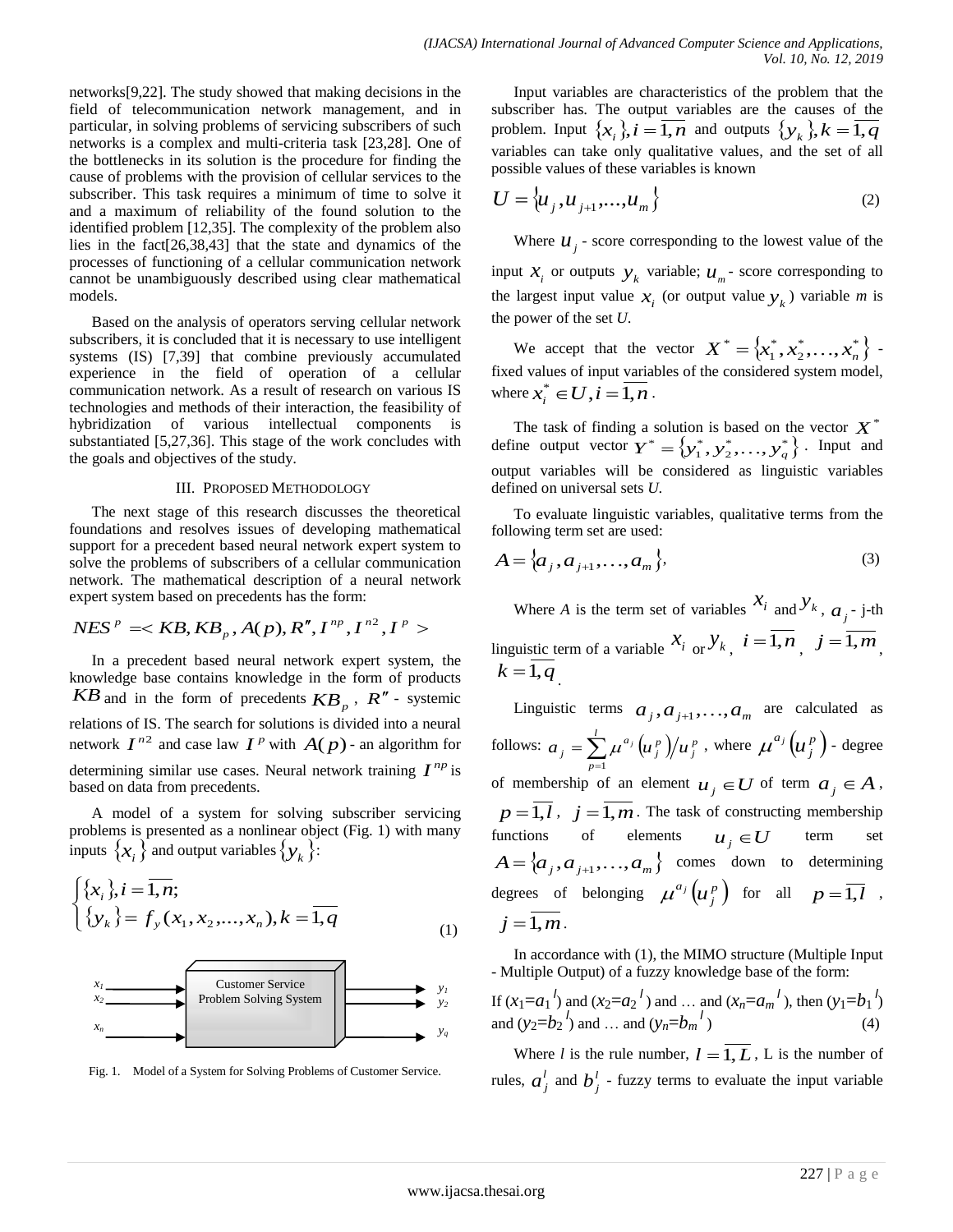and output variable  $y_k$ , (  $i = \overline{1, n}$ ,  $j = \overline{1, m}$ ,  $k = \overline{1, q}$ ) in the *l*-th rule, respectively.

We transform the system of logical statements (4) using operations  $\cup$ (or),  $\cap$ (and):

$$
\bigcup_{p=1}^{t_k} \left[ \bigcap_{i=1}^n (x_i = a_j^{kp}) \right] \to \bigcup_{p=1}^{t_k} \left[ \bigcap_{k=1}^q (y_k = b_j^{kp}) \right] \tag{5}
$$

Where

$$
j=\overline{1,q},\ k=\overline{1,q},\ p=\overline{1,t_k}
$$

# IV. IMPLEMENTATIONS AND EXPEREMENTAL RESULTS **DISCUSSIONS**

To implement the process of extracting knowledge from a fuzzy knowledge base, a neuro-fuzzy logical inference mechanism is used in the form of a fuzzy controller based on a neural network - NNFLC (Neurons Network Fuzzy Logic Controller) (Fig. 2).

Structurally, NNFLC is a multilayer network for direct signal propagation, and different layers perform different functions.

Layer 1: represents membership functions implemented as radial basis neurons:  $y_i^{(1)}(x) = \exp\left[-(x_i - c_i)^2/2 \cdot \sigma_i^2\right]$ .

Layer 2: models the and- conditions of the rules:  $y_i^{(2)} = \min[y_1^{(1)},..., y_n^{(1)}].$ 

*x*<sub>*K*</sub> and output variable  $y_i$ ,  $(i = \overline{1, n}$ ,  $j = \overline{1, m}$ , Next  $x_i$  and  $y_i$  and  $y_i$  and  $y_i$  and  $y_i$  and  $y_i$  and  $y_i$  and  $y_i$  and  $y_i$  and  $y_i$  and  $y_i$  and  $y_i$  and  $y_i$  and  $y_i$  and  $y_i$  and  $y_i$  and  $y_i$  and Layer 3: is an OR combination of rules with identical terms in consequents:  $y_i^{(3)} = \max[y_1^{(2)}, \dots, y_n^{(2)}]$ . In the training mode, the layer adjusts the parameters of the membership functions of the output variables. In operating mode, forms an output.

Layer 4: in operating mode, neurons perform defuzzification:  $z_i^{(4)} = \sum_j \omega_{ji} \cdot y_i^{(3)}$ . In training mode, this

is an additional input that performs normalization, which allows you to configure the membership function of the output

variable: 
$$
y_i^{(4)}(z_i^{(4)}) = \sum_j y_i^{(3)} \cdot \left[\omega_{ji} / \sum_j \omega_{ji}\right]
$$
.

The structure of a fuzzy neural network NNFLC is initialized on the basis of the formation of a complete matrix of rules.

The mathematical definition of the knowledge base of precedents has the form:  $BP = \{(\pi_1, \pi_2, ..., \pi_n), K, I\}$ , where  $\langle \pi_1, \pi_2, ..., \pi_n \rangle$  - a lot of precedents, *I* - a set of index terms that determine whether the precedent belongs to class *K*.

Next stage of this research discusses the architectural features of precedent based neural network expert system (Fig. 3) to solve the problems of subscribers of a cellular communication network. Fig. 3 shows the structural diagram of the system. The input data for the precedent based neural network expert system is information from the application submitted by the network subscriber. The application contains general data, technical parameters, a list of actions carried out on the application.



Fig. 2. The Structure of the Neuro-Fuzzy Controller NNFLC.



Fig. 3. Structure of Neural Network Expert System.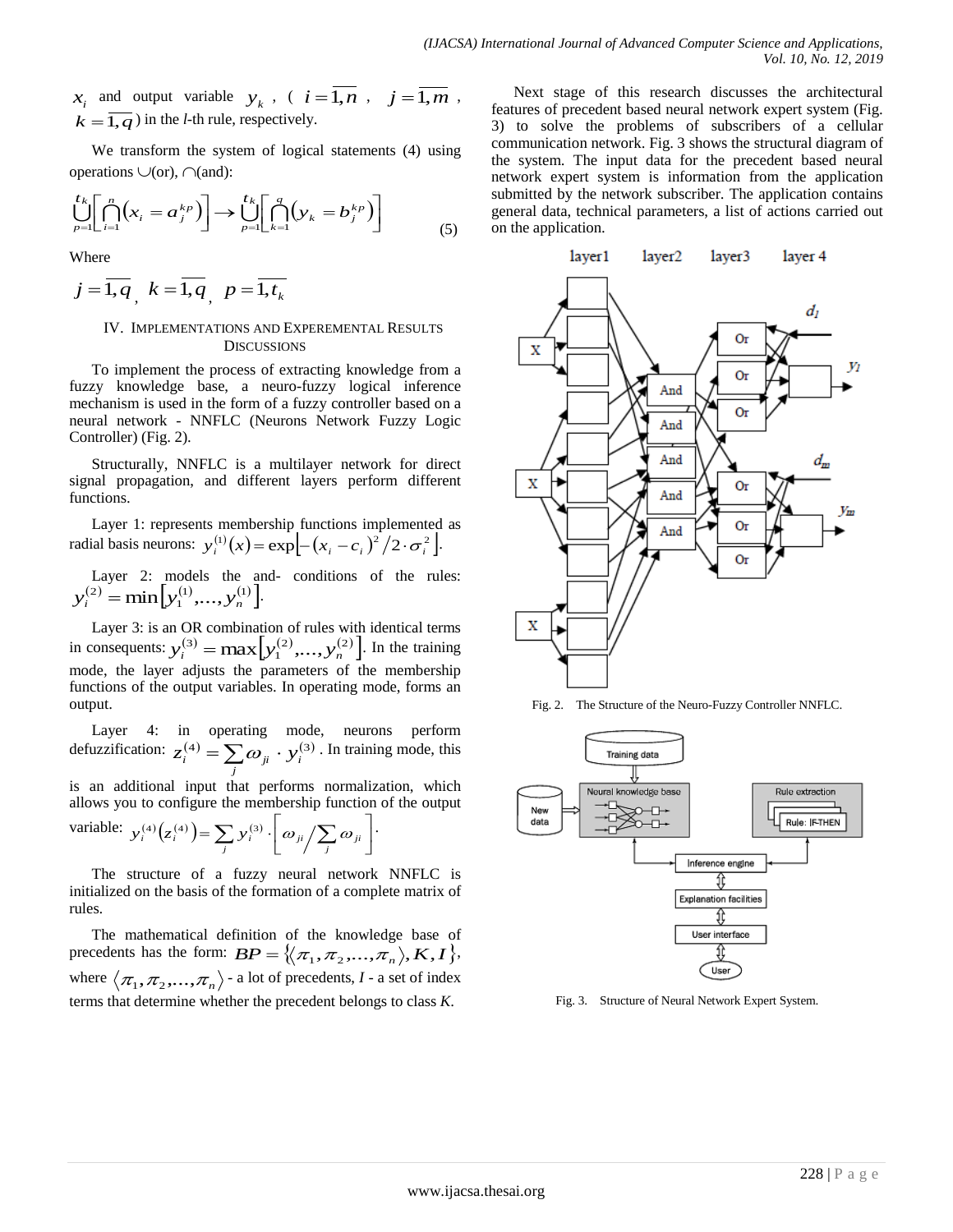An algorithm for extracting precedents from the knowledge base using the Euclidean metric is developed. The input to the algorithm is:

*1)* a description of the subscriber's problem  $P = \{p_1, p_2,..., p_n\}$ , including *n* values of parameters characterizing the situation;

*2) BP* is a non-empty set of precedents;

*3*)  $W = \{W_1, W_2, \ldots, W_n\}$  - weight (importance factors) parameters;

*4) M* - the number of precedents under consideration from the knowledge base,

*5) K* - threshold value of the degree of similarity.

Output: a lot of precedents *SP*, which have a degree of similarity greater than (or equal to) the threshold value *K*.

Step 1.  $SP = \emptyset$ , *j*=1 and go to the next step.

Step 2. If  $j \le M$  we choose the use case  $A_j$  from the set  $BP$  $(A_i \in BP)$  and go to step 3, otherwise the use cases are considered and go to step 7.

Step 3. We calculate the distance according to the Euclidean metric between the selected use case *Aj* and the current situation *P*, taking into account the importance factors

of the parameters: 
$$
D(P, A_j) = \sqrt{\sum_{i=1}^{n} (a_i - p_i)^2} \cdot w_i
$$

Step 4. We calculate the distance according to the Euclidean metric for the boundary values of the parameters: *n*

$$
D_{\max}(P) = \sqrt{\sum_{i=1}^{n} (p_{\max} - p_{\min})^2} \cdot w_i
$$

Step 5. In this step, we calculate the degree of similarity  $S(A, P) = (1 - D/D_{\text{max}})$  or as a percentage  $S(A, P) = (1 - D/D_{\text{max}}) \cdot 100\%$  , if the threshold value of K is set in percent, and go to step 6.

Step 6. If  $S(A, P) \geq K$ , then this precedent *Aj* is added to the result set *SP* ( $A_j \in SP$ ), means we extract this precedent from the knowledge base. After checking,  $j = j + 1$  and go to step 2.

Step 7. If  $SP = \emptyset$ , then no precedents for the current problem situation were found and go to step 9 with a message for the operator about the need to reduce the threshold value *K*, otherwise the precedents for the current situation were successfully extracted and go to the next step.

Step 8. The found precedents are sorted in decreasing order of similarity with the current situation and presented to the operator.

Step 9.The end (completion of the algorithm).

Neural network training is as follows:

In step 1. A training sample is set, consisting of many examples of the following form:  $\left(x_1^{(k)}, x_2^{(k)}, x_3^{(k)}, \ldots, x_n^{(k)}, y_1^{(k)}, y_2^{(k)}, y_3^{(k)}, \ldots, y_n^{(k)}\right)$ *q*  $k)$  (k)  $(k)$   $(k)$   $(k)$ *n*  $x_1^{(k)}, x_2^{(k)}, x_3^{(k)}, ..., x_n^{(k)}, y_1^{(k)}, y_2^{(k)}, y_3^{(k)}, ..., y_n^{(k)}$ ,  $k = \overline{1, K}$ , where  $x_i^{(k)}$  $x_i^{(k)}$  - values of input variables  $x_i$  (

$$
i = \overline{1, n}
$$
 and  $y_j^{(k)}$  values of output variables  $y_j$  (  
  $j = \overline{1, q}$ ) in k-th example; K is the total number of examples  
in the training set. The values of the input and output variables  
are determined by the membership functions of the  
 corresponding  
  $(\mu_{a_1}(x_1^{(k)}), ..., \mu_{a_n}(x_n^{(k)}) \mu_{b_1}(y_1^{(k)}), ..., \mu_{b_q}(y_q^{(k)})))$ ,  
  $k = \overline{1, K}$ .

We introduce the notation  $x_i^{(k)}$  and  $y_i^{(k)}$  $y_j^{(k)}$  as values of membership functions of the terms of input and output variables, respectively.

In step 2. Configuring the parameters of membership functions includes determining the centers  $c_i$  and widths  $\sigma_i$ for membership functions represented by shape functions:

$$
y_i^{(1)}(x) = \exp\left[\frac{-(x_i - c_i)^2}{2 \cdot \sigma_i^2}\right]
$$

The training data self-organization algorithm is used, which automatically divides the space into clusters. The center  $c_i$  of the cluster is identified with the center of the radial basis function. The preliminary selection of centers is carried out randomly on the basis of uniform distribution.

The matrix of bond weights  $\omega_{ji}$  is specified following the conditions:  $\overline{C}$  $\int$  $\sqrt{ }$  $-\frac{1}{T-1} < \omega_{ji} < 0, i \neq$  $=$  $\frac{1}{1} < \omega_{ji} < 0, i \neq j,$ 1 1,  $\frac{1}{T-1}$  <  $\omega_{ji}$  < 0, *i*  $\neq j$ *ii*  $\omega$  $\omega_{ii} = 1$ , where T is the number

of neurons in the input layer.

After presentation of the k-th vector  $x^{(k)}$  the center is selected from the training set  $c_i$  closest to  $x^{(k)}$  according to the Euclidean metric:  $||x^{(k)} - c_i|| = \sqrt{\sum_{t=1}^{T} (x_t - c_i)^2}$  $\|x^{(k)} - c_i\| = \sqrt{\sum_{t=1}^{L} (x_t - c_i)}$ 2 .

This center is subject to refinement in accordance with the winner algorithm (WTA algorithm):

 $c_i(k+1) = c_i(k) + \eta(t) \cdot \left[ x^{(k)} - c_i(k) \right]$ , where  $\eta(t)$  - monotonously decreasing level of training. Other centers do not change. All training vectors  $x^{(k)}$  presented several times in random order until the stabilization of the values of the centers.

Width Adjustment  $\sigma_i$  carried out heuristically, on the principle of "first closest neighbor":  $\sigma_i = (\sigma_i - \sigma_\omega)/\lambda$  , where  $\lambda$  is the overlap parameter. The outputs of each layer are calculated by the formulas:

$$
y_i^{(2)} = \min [y_1^{(1)}, \dots, y_n^{(1)}],
$$
  

$$
y_i^{(3)} = \max [y_1^{(2)}, \dots, y_n^{(2)}],
$$
  

$$
y_i^{(4)} = \sum_j y_i^{(3)} \cdot \left[ \omega_{ji} / \sum_j \omega_{ji} \right]
$$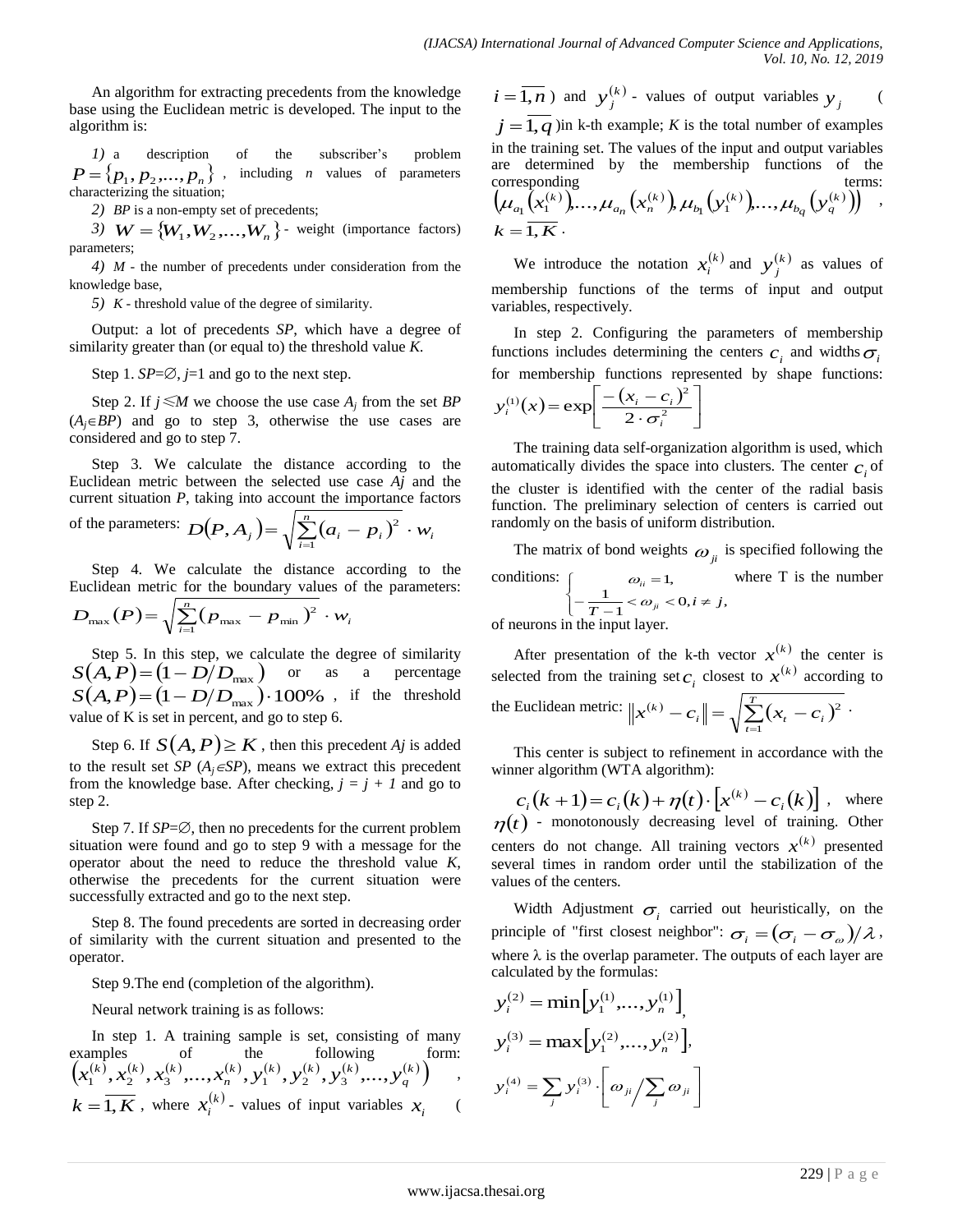Winner Algorithm Looks For Weight Matrix  $\omega_{ji}^{\vphantom{\dagger}}$ , which evaluates the quality of relations between the left and right parts of the rules:  $\omega_{ji}(n+1) = \omega_{ji}(n) - \eta \cdot \Delta \omega$ , where  $\Delta \omega = y_j^{(3)} \cdot \left( y_i^{(2)} - \omega_{ji} \right)$ 

In step 3. The combination of rules is carried out with the participation of an expert.

In step 4. Final configuration of membership functions is performed using the error back propagation algorithm for the error function  $e_i = (y_i^{(4)} - d_k)^2$  regarding vectors  $x^{(k)}$ .

For K learning pairs, the objective error function is defined as:

$$
E = \frac{1}{2} \sum_{k=1}^{K} \left( y_k^{(4)} - d_k \right)^2 = \frac{1}{2} \sum_{k=1}^{K} \left[ \sum_{t=0}^{T} \omega_i \cdot y_t^{(4)}(x_k) - d_k \right]
$$

The magnitude of the error determines the gradient vector of the objective function relative to specific centers  $c_{ij}$  and width

$$
\sigma_{_{ij}}\colon
$$

$$
c_{ij}(n+1) = c_{ij}(n) - \eta \cdot \frac{\partial E}{\partial c_{ij}(n)}
$$
  

$$
\sigma_{ij}(n+1) = \sigma_{ij}(n) - \eta \cdot \frac{\partial E}{\partial \sigma_{ij}(n)}
$$

Repeated training cycles lead to complete and fast network learning.

The search for a solution to the subscriber's problem using the neural network mechanism is carried out according to the created algorithm (Fig. 4).



Fig. 4. Algorithm for Neural Network Search for a Solution to a Problem.

The next main stage of this research discusses the features of the software implementation of a precedent based neural network expert system. The choice of the object-oriented programming language Java as a part of the Microsoft Visual Studio with a program development environment as the main precedent based neural network expert system programming tool is substantiated. The modern database development tools are analyzed and the choice is made in favor of the Microsoft SQL Server DBMS.

n<br>al base is built (Fig. 5), and a software implementation of the use database of customer applications has been developed. A<br>precedent presentation form is defined, a precedent knowledge 2 database of customer applications has been developed. A A production fuzzy knowledge base has been developed for a system for solving problems of cellular network subscribers, training data sets have been generated for a neural network search mechanism. A software implementation of a fuzzy neural network was made, an algorithm for training and finding a solution using a neural network was implemented. A case search is implemented.



Fig. 5. Knowledge base Structure of Precedent based Neural Network Expert System.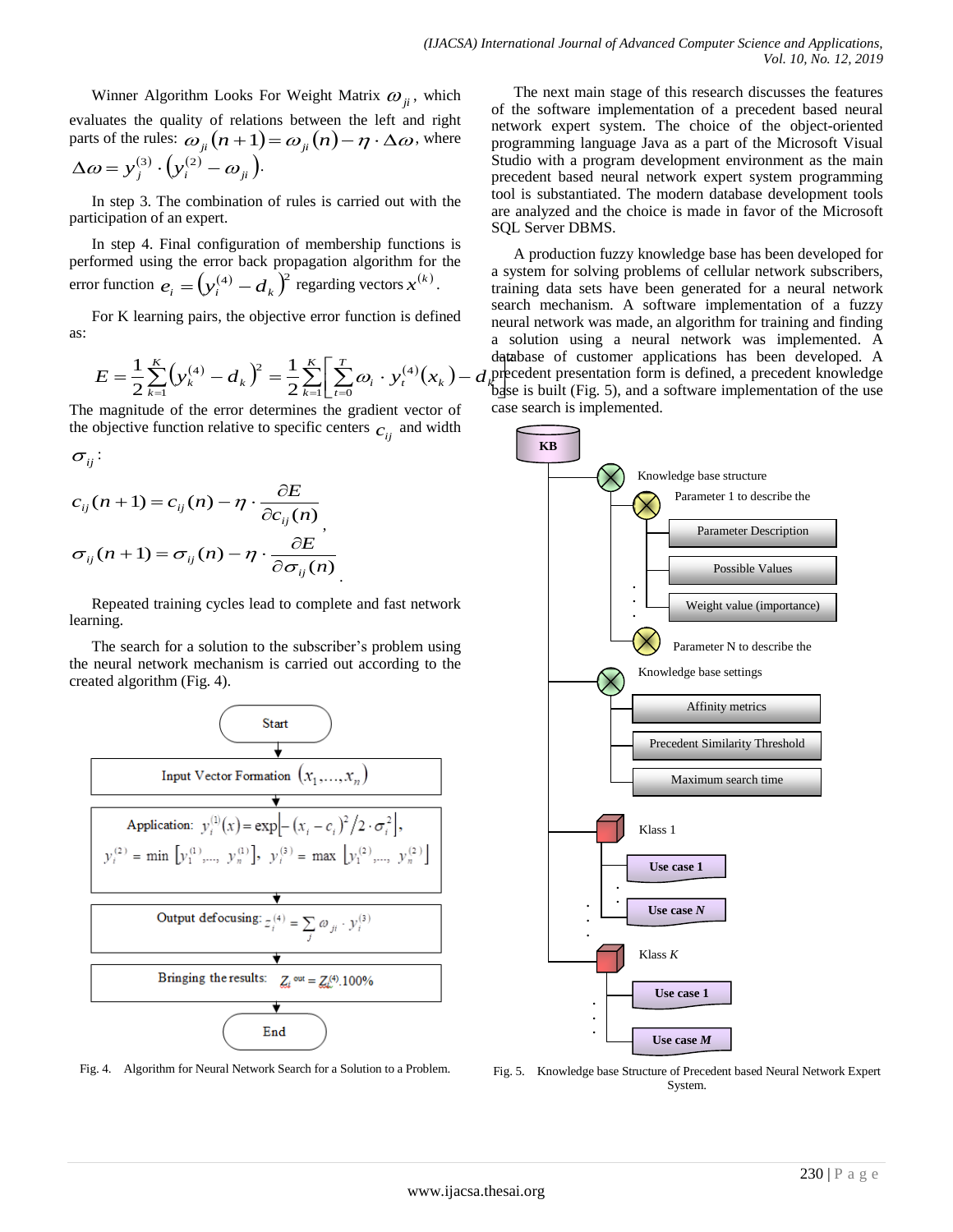To increase the speed and efficiency of the search for a precedent in the knowledge base, the full space of precedents is classified by the number of incidents in the precedent.

### V. RESULTS ANALYSIS AND PRACTICAL STRENGHS

Next main important stage in this research is devoted to an experimental study of the operability and effectiveness of precedent based neural network expert system to solve the problems of subscribers of a cellular communication network. Four groups of indicators were selected as performance indicators: functional, operational, economic indicators and reliability indicators (Table I).

| TABLE. L                                         | A LIST OF INDICATORS FOR ASSESSING THE EFFECTIVENESS |  |  |  |  |  |  |
|--------------------------------------------------|------------------------------------------------------|--|--|--|--|--|--|
| OF PRECEDENT BASED NEURAL NETWORK EXPERT SYSTEMS |                                                      |  |  |  |  |  |  |

| $N_2$            | <b>Indicator</b>                                             | <b>Assessment Object</b>                                                                                      |  |  |  |  |  |
|------------------|--------------------------------------------------------------|---------------------------------------------------------------------------------------------------------------|--|--|--|--|--|
| 1) Functionality |                                                              |                                                                                                               |  |  |  |  |  |
| 1.               | The total number of applications<br>of subscribers           | System as a whole                                                                                             |  |  |  |  |  |
| 2.               | <b>Problem Identification Factor</b>                         | Use Case Search Subsystem<br>Neural Network Search<br>Subsystem<br>System as a whole                          |  |  |  |  |  |
| 3.               | The ratio of unprocessed<br>applications                     | Use Case Search Subsystem<br>Neural Network Search<br>Subsystem<br>System as a whole                          |  |  |  |  |  |
| 4.               | Problem Identification Criteria<br>Accuracy                  | Use Case Search Subsystem<br>Neural Network Search<br>Subsystem<br>System as a whole                          |  |  |  |  |  |
| 5.               | Problem Level                                                | System as a whole                                                                                             |  |  |  |  |  |
| 2) Efficiency    |                                                              |                                                                                                               |  |  |  |  |  |
| 6.               | <b>Application Processing Duration</b>                       | System as a whole                                                                                             |  |  |  |  |  |
| 7.               | Duration of finding a solution to a<br>problem               | Intellectual part of the system<br>The non-intellectual part of the<br>system                                 |  |  |  |  |  |
| 8.               | Average processing time.                                     | Use Case Search Subsystem<br>Neural Network Search<br>Subsystem<br>The non-intellectual part of the<br>system |  |  |  |  |  |
| 9.               | The number of operators                                      |                                                                                                               |  |  |  |  |  |
|                  | 3) Reliability                                               |                                                                                                               |  |  |  |  |  |
| 10.              | System uptime                                                | System as a whole                                                                                             |  |  |  |  |  |
|                  | 4) Profitability                                             |                                                                                                               |  |  |  |  |  |
| 11.              | Development cost                                             | System as a whole                                                                                             |  |  |  |  |  |
| 12.              | Operation cost                                               | System as a whole                                                                                             |  |  |  |  |  |
| 13.              | The average cost of processing<br>one subscriber application | System as a whole                                                                                             |  |  |  |  |  |
| 14.              | Annual cost savings                                          | System as a whole                                                                                             |  |  |  |  |  |
| 15.              | Annual economic effect                                       | System as a whole                                                                                             |  |  |  |  |  |
| 16.              | Coefficient of economic<br>efficiency                        | System as a whole                                                                                             |  |  |  |  |  |
| 17.              | Payback period (years)                                       | System as a whole                                                                                             |  |  |  |  |  |

A technique has been developed for conducting an experiment to check the operability and effectiveness of the developed information system. When testing a precedent based neural network expert system in real conditions, the system was installed on the computers of two operators of the call center of cellular network subscribers. One operator used only the database of customer requests, and another used an additional intelligent subsystem for servicing applications. The experiment was carried out during the week around the clock to take into account the influence of the day of the week and time of day on the frequency of receipt and processing time of subscribers' applications (Table II).

An economic assessment of the effectiveness of the implementation of a neural network expert system based on precedents for solving the problems of subscribers of a cellular network was carried out according to the following particular criteria: development cost, operating cost, annual cost savings, annual economic effect, cost recovery period.

The calculations showed that the costs of creating and maintaining the system pay off for 3.5 years of operation, and the use of intellectual support of the precedent based neural network expert system in the work of the mobile operator gives well enough annual savings.

| TABLE. II. | <b>RESULTS OF TESTING PRECEDENT BASED NEURAL NETWORK</b> |
|------------|----------------------------------------------------------|
|            | <b>EXPERT SYSTEM IN REAL CONDITIONS</b>                  |

|                                 | <b>Intelligent Subsystem</b>    |                                                 | The non-                              |                      |
|---------------------------------|---------------------------------|-------------------------------------------------|---------------------------------------|----------------------|
| <b>Indicator</b>                | Use Case<br>Search<br>Subsystem | Neural<br><b>Network</b><br>Search<br>Subsystem | intellectual<br>part of the<br>system | System as<br>a whole |
| Total number of<br>customer     | 347                             | 471                                             | 572                                   | 1390                 |
| requests                        | 818                             |                                                 |                                       |                      |
| Problem<br>Identification       | 93,37%                          | 100,00%                                         |                                       | 95,11%               |
| Factor                          | 91,96%<br>96,69%                |                                                 |                                       |                      |
| The ratio of<br>unprocessed     | 6,63%                           | 0,00%                                           |                                       | 4,96%                |
| applications                    | 6,63%                           |                                                 | 8,04%                                 |                      |
| Problem<br>Identification       | 96,50%                          | 99,72%                                          | 81,33%                                | 92,52%               |
| Criteria<br>Accuracy            | 98,11%                          |                                                 |                                       |                      |
| Application<br>processing time  | 35,16                           | 24,54                                           | 143,00                                | 168                  |
| (hours)                         | 59,59                           |                                                 |                                       |                      |
| Duration of<br>finding a        | 1,39                            | 0,59                                            | 4,51                                  |                      |
| solution to a<br>problem        | 1,09                            |                                                 | 12,45                                 |                      |
| Average                         | 5,54                            | 3,13                                            | 15                                    | 7,59                 |
| processing time                 | 4,33                            |                                                 |                                       |                      |
| The number of<br>1<br>operators |                                 | 1                                               | $\overline{2}$                        |                      |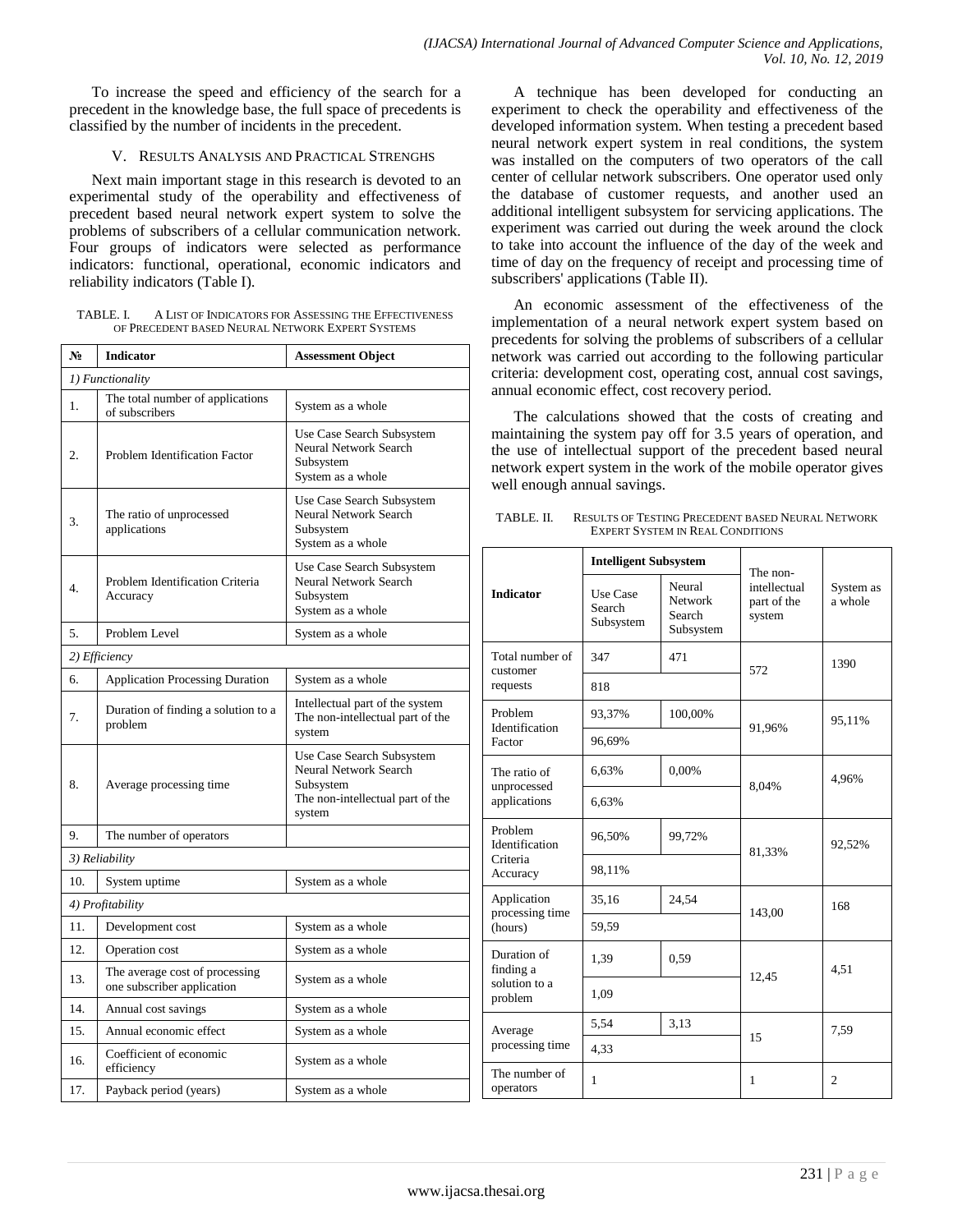#### VI. CONCLUSION

The main scientific results of this research is a theoretical justification, a study of construction methods and the development of a neural network expert system based on precedents for solving the problems of subscribers of a cellular communication network.

It was also investigated modern systems for managing cellular networks and customer relationships. The methods for solving problems that arise during the operation of a cellular communication network are analyzed, and it is concluded that it is advisable to hybridize various intelligent technologies in order to create a single advisory system for solving subscribers' problems. Also a mathematical model of a neural network expert system based on precedents for solving the problems of subscribers of a cellular communication network is developed; the system components and the processes of interaction of its intellectual components are mathematically described. In additional, a mathematical model of a fuzzy knowledge base with a MIMO structure has been built, including knowledge about the problems that subscribers have during the operation of a cellular network. The composition is determined and the characteristic of input and output linguistic variables and their terms is given. Beside the previous mentioned outputs and concludes a mathematical model of a fuzzy neural network output system using a fuzzy controller based on the NNFLC neural network has been developed. The use of a neural network approach to the implementation of fuzzy inference is justified. A module for explaining the solution obtained by the neural network search engine has been implemented.

A neural network expert system based on precedents for solving the problems of subscribers of a cellular network is implemented programmatically. A database of subscriber applications has been developed, which is used both for registering applications and for creating precedents and knowledge base rules on their basis. Also performance indicators of the developed precedent based neural network expert system are determined. An experiment to verify the health and effectiveness of the system. The calculated indicators suggest that the developed precedent based neural network expert system has reliable software, good ability to identify the causes of subscribers' problems, and can identify these causes with a high degree of reliability and high speed.

#### ACKNOWLEDGEMENT

This project was funded by the Deanship of Scientific Research (DSR), King Abdulaziz University, Jeddah, under grant No. (DF-749-830-1441). The authors, therefore, gratefully acknowledge DSR technical and financial support.

#### **REFERENCES**

- [1] Guimarães, Augusto Junio, et al. "Using fuzzy neural networks to the prediction of improvement in expert systems for treatment of immunotherapy." Ibero-American Conference on Artificial Intelligence. Springer, Cham, 2018.
- [2] AlRababah, Ahmad Abdul Qadir. "Watermarking implementation on digital images and electronic signatures." International Journal of Advanced and Applied Sciences 4.10 (2017): 160-164.
- [3] Bui, Nhan X., et al. "Reliable data reading with data set screening by error injection." U.S. Patent Application No. 10/262,681.
- [4] AlRababah, Ahmad AbdulQadir. "Data Flows Management and Control in Computer Networks." International Journal of Advanced Computer Science and Applications 9.11 (2018): 207-217.
- [5] Li, Xiaodong, et al. "Rapid, robust, and reliable blind deconvolution via nonconvex optimization." Applied and computational harmonic analysis 47.3 (2019): 893-934.
- [6] Rondinelli, Dennis A. Applied methods of regional analysis: the spatial dimensions of development policy. Routledge, 2019.
- [7] Tang, Jinjun, et al. "Lane-changes prediction based on adaptive fuzzy neural network." Expert Systems with Applications 91 (2018): 452-463.
- [8] Zhang, Chiya, et al. "Spectrum Sharing of Drone Networks." Handbook of Cognitive Radio (2019): 1279-1304.
- [9] AlRABABAH, A.A., Implementation of Software Systems Packages in Visual Internal Structures. Journal of Theoretical & Applied Information Technology, 2017. 95(19).
- [10] Shen, Kai-wen, Xiao-kang Wang, and Jian-qiang Wang. "Multi-criteria decision-making method based on Smallest Enclosing Circle in incompletely reliable information environment." Computers & Industrial Engineering 130 (2019): 1-13.
- [11] Bui, Dac-Khuong, et al. "A modified firefly algorithm-artificial neural network expert system for predicting compressive and tensile strength of high-performance concrete." Construction and Building Materials 180 (2018): 320-333.
- [12] AlRababah, Ahmad AbdulQadir. "Lempel-Ziv Implementation for a Compression System Model with Sliding Window Buffer."
- [13] Huberman, Gur, Jacob Leshno, and Ciamac C. Moallemi. "An economic analysis of the Bitcoin payment system." Columbia Business School Research Paper 17-92 (2019).
- [14] Anand, S. Krishna, TG Sundara Raman, and S. Subramanian. "Implementing a neuro fuzzy expert system for optimising the performance of chemical recovery boiler." International Journal of Artificial Intelligence and Soft Computing 4.2-3 (2014): 249-263.
- [15] Mukherjee, Sayandev. "Distribution of downlink SINR in heterogeneous cellular networks." IEEE Journal on Selected Areas in Communications 30.3 (2012): 575-585.
- [16] Deliyannis, Theodore, Yichuang Sun, and John Kelvin Fidler. Continuous-time active filter design. CRC press, 2019.
- [17] Pelusi, Danilo, et al. "Neural network and fuzzy system for the tuning of Gravitational Search Algorithm parameters." Expert Systems with Applications 102(2018):234-244.
- [18] Pearlson, Keri E., and Carol S. Saunders. Managing and using information systems: A strategic approach. John Wiley & Sons, 2019.
- [19] Silva Araújo, Vinícius Jonathan, et al. "Using resistin, glucose, age and bmi and pruning fuzzy neural network for the construction of expert systems in the prediction of breast cancer." Machine Learning and Knowledge Extraction 1.1 (2019): 466-482.
- [20] AlRababah, A.A., A. AlShahrani, and B. Al-Kasasbeh, Efficiency Model of Information Systems as an Implementation of Key Performance Indicators. International Journal of Computer Science and Network Security (IJCSNS), 2016. 16(12): p. 139.
- [21] Reichling, Markus, and Tim Otto. "The environmental impact of the new economy: Deutsche Telekom, telecommunications services and the sustainable future." The ecology of the new economy. Routledge, 2017. 119-129.
- [22] Naderializadeh, Navid, Mohammad Ali Maddah-Ali, and A. Salman Avestimehr. "Cache-aided interference management in wireless cellular networks." IEEE Transactions on Communications 67.5 (2019): 3376- 3387.
- [23] Bar-Yam, Yaneer. Dynamics of complex systems. CRC Press, 2019.
- [24] Kristjanpoller, Werner, and Marcel C. Minutolo. "A hybrid volatility forecasting framework integrating GARCH, artificial neural network, technical analysis and principal components analysis." Expert Systems with Applications 109 (2018): 1-11.
- [25] AlRababah, A.A., A new model of information systems efficiency based on key performance indicator (KPI). management, 2017. 4: p. 8.